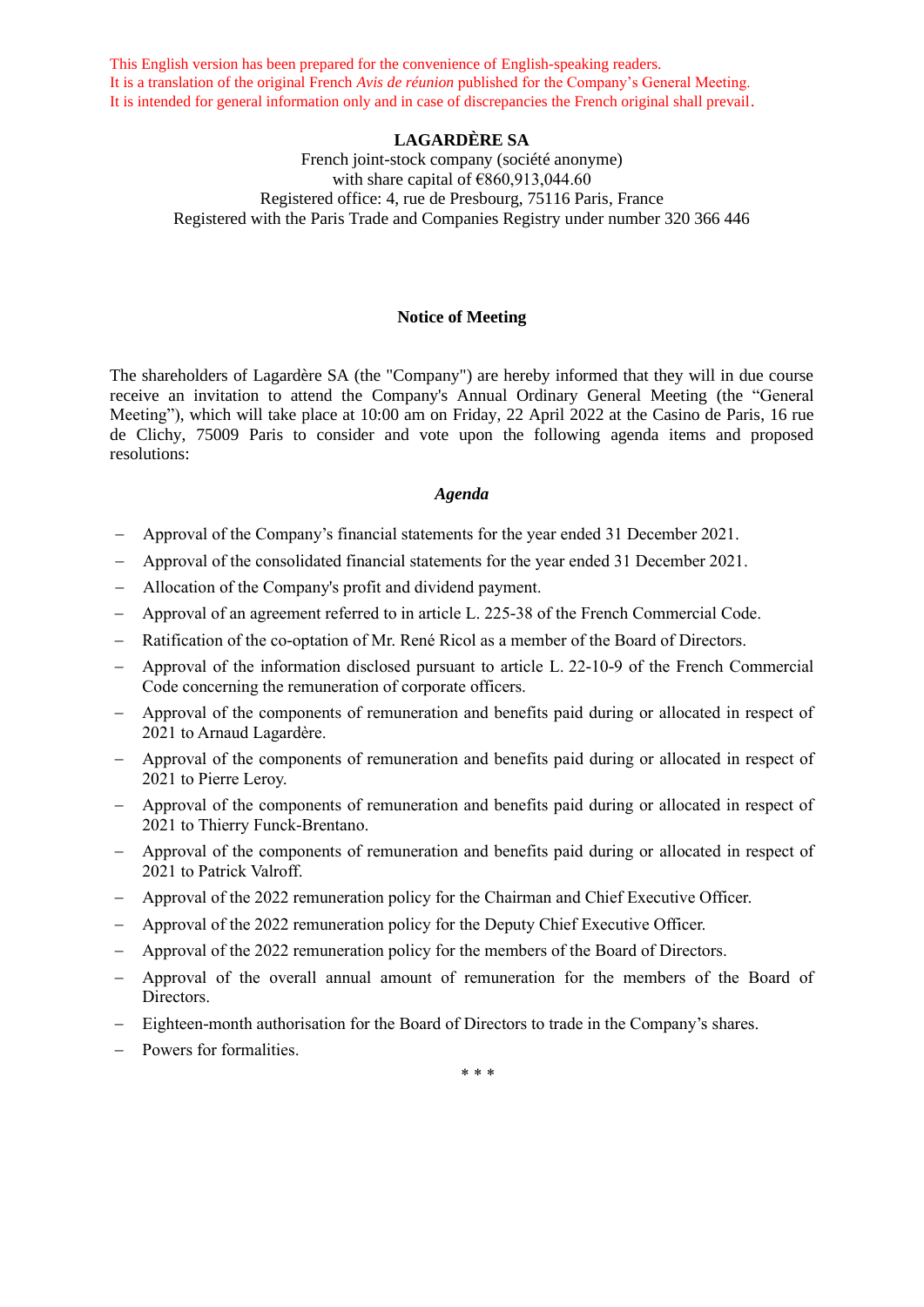## *Proposed resolutions presented by the Board of Directors*

# **First resolution** *(Approval of the Company's financial statements for the year ended 31 December 2021)*

Voting under the quorum and majority conditions required for Ordinary General Meetings and having considered the management report of the Board of Directors and the Statutory Auditors' report on the Company's financial statements for the year ended 31 December 2021, the shareholders **approve** those financial statements as set out and presented to them, showing a profit of  $\epsilon$  20,763,183.89, as well as the transactions reflected in those financial statements and summarised in those reports.

In accordance with article 223 *quater* of the French Tax Code (*Code général des impôts*), the shareholders also **approve** the aggregate amount of non-deductible costs and expenses referred to in paragraph 4 of article 39 of said Code, as shown in the Company's financial statements, which amounted to € 21,890 for the year ended 31 December 2021, and **note** that no tax charge is borne as a result of these costs and expenses.

### **Second resolution** *(Approval of the consolidated financial statements for the year ended 31 December 2021)*

Voting under the quorum and majority conditions required for Ordinary General Meetings, and having considered the management report of the Board of Directors and the Statutory Auditors' report on the consolidated financial statements for the year ended 31 December 2021, the shareholders **approve** the consolidated financial statements as set out and presented to them, showing a loss attributable to owners of  $\epsilon(101.0)$  million, as well as the transactions reflected in those financial statements and summarised in those reports.

#### **Third resolution** *(Allocation of the Company's profit and dividend payment)*

| Voting under the quorum and majority conditions required for Ordinary         |                                     |
|-------------------------------------------------------------------------------|-------------------------------------|
| General Meetings, the shareholders <b>duly acknowledge</b> that the Company's |                                     |
| profit for the year amounts to:                                               | $\text{\textsterling}20,763,183.89$ |
| which, in addition to retained earnings of:                                   | €253,886,421.54                     |
| makes a distributable profit of:                                              | €274,649,605.43                     |

Based on the recommendation of the Board of Directors, the shareholders **resolve** to pay an annual dividend of  $\epsilon$  0.50 per share, it being specified that:

- $\triangleright$  treasury shares held on the ex-dividend date will not be eligible for the dividend payment;
- $\blacktriangleright$  shares created before the ex-dividend date will be eligible for the dividend payment.

The ex-dividend date will be 25 April 2022 and the dividend will be paid as of 27 April 2022, to holders of registered shares (*nominatif pur* shares) or their duly appointed representatives (*nominatif administré* shares), by cheque or by bank transfer.

This dividend will be eligible for the 40% tax relief available pursuant to article 158.3.2° of the French Tax Code to individual shareholders who are French tax residents and who opt for sliding-scale taxation rather than the flat-rate tax on investment income.

The shareholders **resolve** to transfer the balance of distributable profit to retained earnings.

In accordance with the requirement in article 243 *bis* of the French Tax Code, the shareholders **note** that dividends paid over the past three fiscal years correspond to the amounts shown in the table below, and that all of these amounts were eligible for the 40% tax relief available pursuant to article 158.3.2° of the French Tax Code to individual shareholders who are French tax residents. These dividends were paid by the Company in its previous legal form as a partnership limited by shares prior to its conversion into a joint-stock company (*société anonyme*) on 30 June 2021.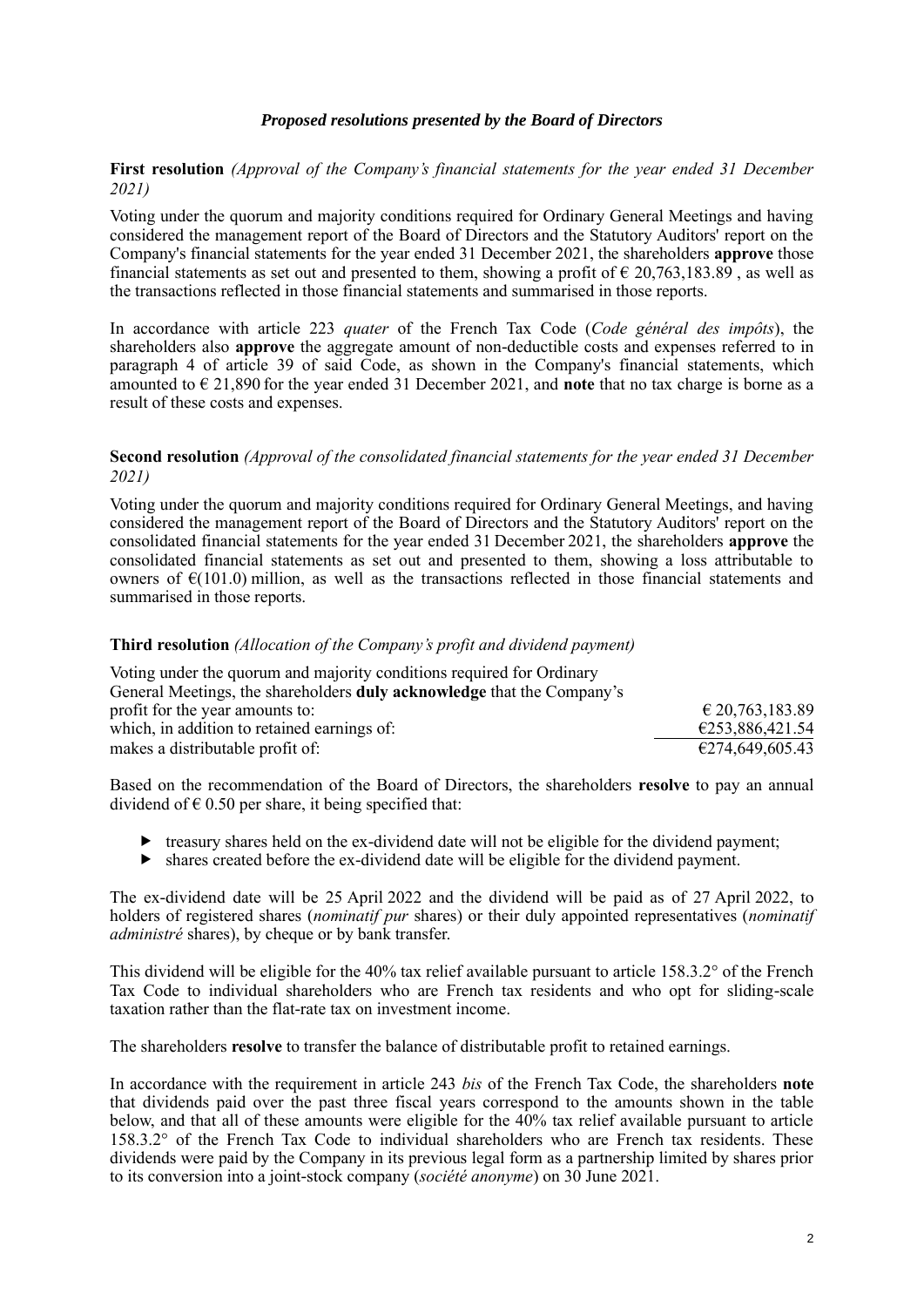| (in euros)/Fiscal year                 | 2018           | 2019 | 2020 |
|----------------------------------------|----------------|------|------|
| Dividends paid to shareholders         |                |      |      |
| Dividend per share                     | 1.30           |      |      |
| Total dividend payout                  | 169,736,866.00 |      |      |
| Dividends paid to the General Partners | 1,936,270.63   |      |      |
| <b>TOTAL</b>                           | 171,673,136.63 |      |      |

**Fourth resolution** *(Approval of an agreement falling within the scope of article L. 225-38 of the French Commercial Code)*

Voting under the quorum and majority conditions required for Ordinary General Meetings, and having considered the Statutory Auditors' special report on the agreements referred to in article L. 225-38 of the French Commercial Code, the shareholders **approve** the signing by the Company of the new agreement referred to therein.

#### **Fifth resolution** *(Ratification of the co-optation of Mr. René Ricol as a member of the Board of Directors)*

Voting under the quorum and majority conditions required for Ordinary General Meetings, and having considered the Corporate Governance Report of the Board of Directors, the shareholders **ratify** the temporary appointment by the Board of Directors on 16 February 2022 of Mr. René Ricol as a member of the Board of Directors to replace Joseph Oughourlian, who has resigned from the Board, for the remainder of his term of office, which is due to expire at the close of the Annual General Meeting to be called in 2025 to approve the 2024 financial statements.

### **Sixth resolution** *(Approval of the information disclosed pursuant to article L. 22-10-9 of the French Commercial Code concerning the remuneration of corporate officers)*

Voting under the quorum and majority conditions required for Ordinary General Meetings, and having considered the Corporate Governance Report of the Board of Directors (as set out in section 2.5 of the 2021 Universal Registration Document), in accordance with article L. 22-10-34, I of the French Commercial Code, the shareholders **approve** the information disclosed in said report pursuant to paragraph I of article L. 22-10-9 of said Code.

### **Seventh resolution** *(Approval of the components of remuneration and benefits paid during or allocated in respect of 2021 to Arnaud Lagardère)*

Voting under the quorum and majority conditions required for Ordinary General Meetings, and having considered the Corporate Governance Report of the Board of Directors (as set out in section 2.5 of the 2021 Universal Registration Document), in accordance with article L. 22-10-34, II of the French Commercial Code, the shareholders **approve** the fixed, variable and extraordinary components making up the total remuneration and benefits paid during or allocated for 2021 to Arnaud Lagardère, as presented in said report.

### **Eighth resolution** *(Approval of the components of remuneration and benefits paid during or allocated in respect of 2021 to Pierre Leroy)*

Voting under the quorum and majority conditions required for Ordinary General Meetings, and having considered the Corporate Governance Report of the Board of Directors (as set out in section 2.5 of the 2021 Universal Registration Document), in accordance with article L. 22-10-34, II of the French Commercial Code, the shareholders **approve** the fixed, variable and extraordinary components making up the total remuneration and benefits paid during or allocated for 2021 to Pierre Leroy, as presented in said report.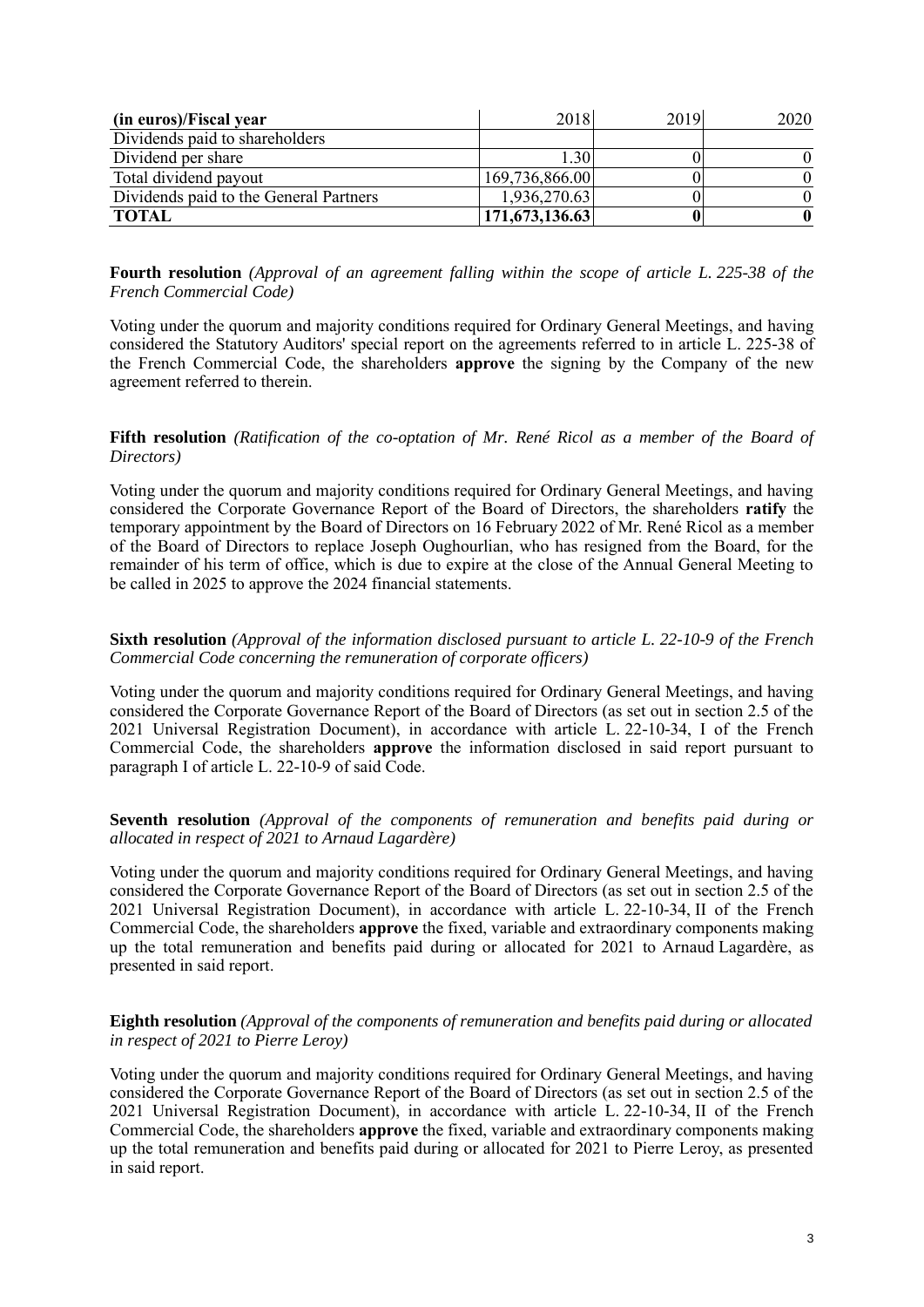### **Ninth resolution** *(Approval of the components of remuneration and benefits paid during or allocated in respect of 2021 to Thierry Funck-Brentano)*

Voting under the quorum and majority conditions required for Ordinary General Meetings, and having considered the Corporate Governance Report of the Board of Directors (as set out in section 2.5 of the 2021 Universal Registration Document), in accordance with article L. 22-10-34, II of the French Commercial Code, the shareholders **approve** the fixed, variable and extraordinary components making up the total remuneration and benefits paid during or allocated for 2021 to Thierry Funck-Brentano, as presented in said report.

### **Tenth resolution** *(Approval of the components of remuneration and benefits paid during or allocated in respect of 2021 to Patrick Valroff )*

Voting under the quorum and majority conditions required for Ordinary General Meetings, and having considered the Corporate Governance Report of the Board of Directors (as set out in section 2.5 of the 2021 Universal Registration Document), in accordance with article L. 22-10-34, II of the French Commercial Code, the shareholders **approve** the fixed, variable and extraordinary components making up the total remuneration and benefits paid during or allocated for 2021 to Patrick Valroff, as presented in said report.

### **Eleventh resolution** *(Approval of the 2022 remuneration policy for the Chairman and Chief Executive Officer)*

Voting under the quorum and majority conditions required for Ordinary General Meetings, and having considered the Corporate Governance Report of the Board of Directors (as set out in section 2.5 of the 2021 Universal Registration Document), in accordance with article L. 22-10-8 of the French Commercial Code, the shareholders **approve** the 2022 remuneration policy for the Chairman and Chief Executive Officer, as described in said report.

### **Twelfth resolution** *(Approval of the 2022 remuneration policy for the Deputy Chief Executive Officer)*

Voting under the quorum and majority conditions required for Ordinary General Meetings, and having considered the Corporate Governance Report of the Board of Directors (as set out in section 2.5 of the 2021 Universal Registration Document), in accordance with article L. 22-10-8 of the French Commercial Code, the shareholders **approve** the 2022 remuneration policy for the Deputy Chief Executive Officer, as described in said report.

## **Thirteenth resolution** *(Approval of the 2022 remuneration policy for the members of the Board of Directors)*

Voting under the quorum and majority conditions required for Ordinary General Meetings, and having considered the Corporate Governance Report of the Board of Directors (as set out in section 2.5 of the 2021 Universal Registration Document), in accordance with article L. 22-10-8 of the French Commercial Code, the shareholders **approve** the 2022 remuneration policy for the members of the Company's Board of Directors, as described in said report.

### **Fourteenth resolution** *(Approval of the total annual amount of remuneration for the members of the Board of Directors)*

Voting under the quorum and majority conditions required for Ordinary General Meetings, and having considered the Corporate Governance Report of the Board of Directors (as set out in section 2.5 of the 2021 Universal Registration Document, the shareholders **resolve** to set the total annual amount of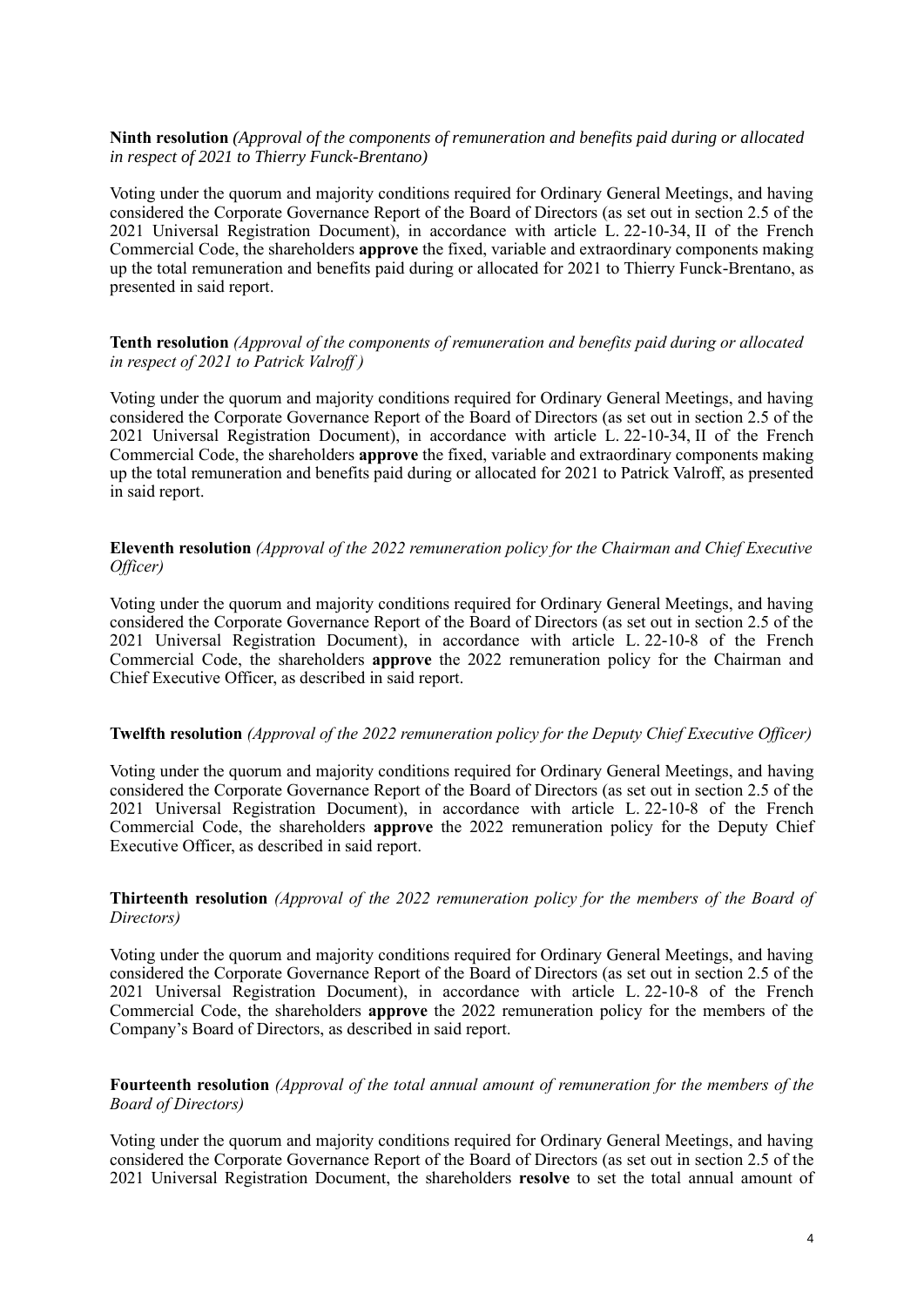remuneration for the members of the Board of Directors at  $\epsilon$  997,500 for 2022 and for subsequent years until decided otherwise by the shareholders in a General Meeting.

The General Meeting **notes** that the Board of Directors will allocate this sum among its members.

**Fifteenth resolution** *(Eighteen-month authorisation for the Board of Directors to trade in the Company's shares)*

Voting under the quorum and majority conditions required for Ordinary General Meetings, having considered the Report of the Board of Directors and in accordance with the applicable laws and regulations, the shareholders **authorise** the Board of Directors, with the power to sub-delegate under the conditions provided for by law, to purchase Company shares on behalf of the Company in accordance with the terms and conditions set out below.

The number of shares purchased under this authorisation may not at any time represent more than 10% of the Company's capital. The amount of the Company's capital to which this ceiling applies may be adjusted for any corporate actions carried out subsequent to this Meeting. Furthermore, pursuant to article L. 22-10-62 of the French Commercial Code, (i) when shares are bought back to maintain a liquid market in the Company's shares in accordance with the conditions defined in the General Regulations of the French financial markets authority, the number of shares taken into account for the purpose of calculating the 10% ceiling will correspond to the number of shares purchased less the number of shares sold during the period covered by this authorisation, and (ii) the number of shares bought back by the Company to be held for subsequent exchange or payment as consideration for a merger, demerger or asset contribution, may not exceed 5% of the share capital. The use of this authorisation may not in any circumstances result in the Company directly or indirectly holding more than 10% of its capital.

The total amount that may be invested in the share purchases may not exceed five hundred million euros ( $\epsilon$ 500,000,000) and the maximum per-share purchase price, excluding transaction expenses, is set at forty euros  $(640)$  (or the equivalent of this amount at the date of the transaction for transactions denominated in foreign currency or a monetary unit determined by reference to a basket of currencies). The shareholders give the Board of Directors, which has the power to sub-delegate under the conditions provided for by law, full powers to adjust this amount to take into account the impact on the share price of any corporate actions, such as the capitalisation of reserves, profits or share premiums and the issue of free shares, or a change in the par value of existing shares or a reverse stock split.

The Board of Directors may use this authorisation for the following purposes:  $\triangleright$  to reduce the share capital by cancelling all or some of the shares purchased;

- to award free shares to employees and officers of the Company and of entities or groups related to it
- within the meaning of articles L. 225-197-1 *et seq.* of the French Commercial Code;
- $\triangleright$  to tender shares upon the exercise of share options;
- to set up any company or group savings scheme (or similar plan) under the conditions provided for by law, notably articles L. 3332-1 *et seq.* of the French Labour Code (*Code du travail*), including by way of awarding the shares free of consideration as part of the employer's contribution and/or in replacement of the discount, in accordance with the applicable laws and regulations;
- $\triangleright$  to award or transfer shares to employees as part of a profit-sharing scheme;
- $\blacktriangleright$  to award shares to employees and corporate officers of the Company and of entities or groups related to the Company for any other purpose permitted by the applicable law and regulations;
- to remit shares upon the exercise of rights attached to securities giving access to the Company's share capital in any way whatsoever;
- $\blacktriangleright$  to promote liquidity in the Company's shares under liquidity agreements that comply with a code of conduct recognised by the French financial markets authority and entered into with independent investment services providers;
- $\triangleright$  to hold the shares for subsequent exchange or payment as consideration for external growth transactions, a merger, demerger or asset contribution;
- and more generally, to carry out any transaction in accordance with applicable laws and regulations and, in particular, with market practices accepted by the French financial markets authority.

The shares may be purchased, sold or otherwise transferred in one or several transactions at any time – apart from during the blackout periods provided for in paragraphs b) and c) of article 4.1 of EU Commission Delegated Regulation 2016/1052 or during a public tender offer for the Company's shares – on or off-market or over the counter, by any means permitted under the applicable laws and regulations, including through block purchases or sales and the use of derivatives.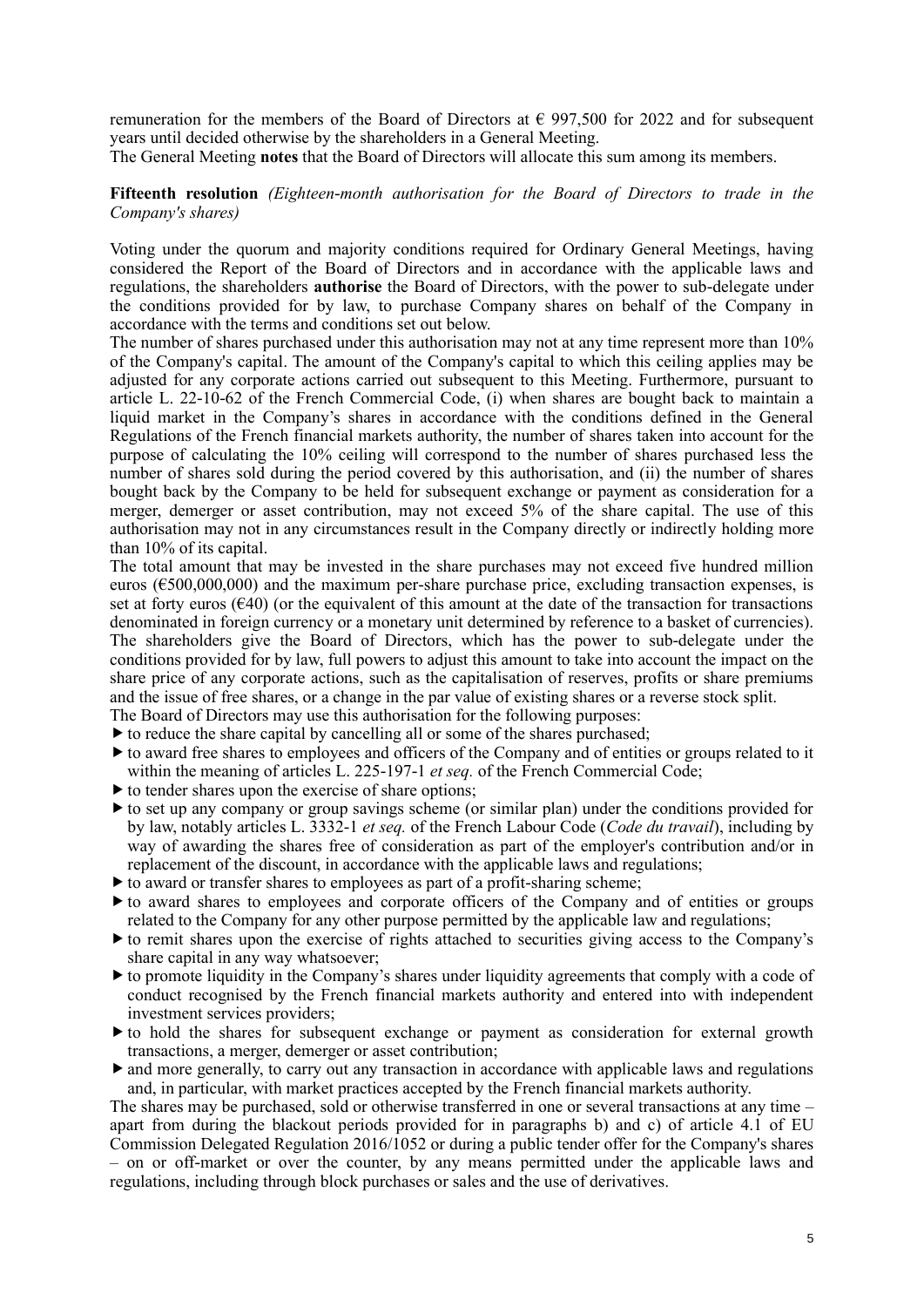The shareholders **give** the Board of Directors, which has the power to sub-delegate under the conditions provided for by law, full powers, including the power of delegation, to use this authorisation in accordance with the applicable laws and regulations, including to place any and all buy and sell orders, enter into any and all agreements, carry out all formalities and more generally do everything they consider necessary or expedient to implement this resolution.

This authorisation is valid for a period of eighteen months as from the date of this Meeting. It supersedes the authorisation given in the thirtieth resolution of the 30 June 2021 Annual General Meeting.

#### **Sixteenth resolution** *(Powers to carry out formalities)*

Voting under the quorum and majority conditions required for Ordinary General Meetings, and having considered the report of the Board of Directors, the shareholders **grant** full powers to the bearer of an original or a certified copy or extract of the minutes of this Meeting to carry out all of the necessary filing and other formalities.

————————

### **ELIGIBILITY FOR PARTICIPATION**

Pursuant to article R. 22-10-28 of the French Commercial Code (*Code de commerce*), participation in the General Meeting of **Friday, 22 April 2022** is only permitted for shareholders who can prove their shareholder status by **having their shares registered in an account** in their name or in the name of the intermediary registered on their behalf pursuant to paragraph 7, article L. 228-1 of the French Commercial Code (the "Authorised Intermediary"), **in the Company's registered share accounts kept by its registrar SOCIETE GENERALE SECURITIES SERVICES ("SGSS")**, at least two business days before the date of the General Meeting (the "record date"), i.e.:

### **00:00 Paris time on Wednesday, 20 April 2022.**

As shares of Lagardère SA are essentially held in registered form, the rules for recording shares in its register require that, for each record day, the number of new records resulting from share acquisitions is offset by an identical number of deletions, and the subsequent registration of any new records is suspended until the register is balanced so as to avoid the issue amount being exceeded.

The Company and its registrar SGSS depend on the transmission by authorised intermediaries of share movement instructions corresponding to the transactions carried out by their clients (records or deletions) to record shares in its registry.

Shareholders are to pay particular attention to the risk related to shares registered on the record date that were acquired ahead of this date and the impact on voting rights granted by such shares at the General Meeting, even when they were acquired days before the record date.

For more information, see the press release issued by the French financial markets authority (*Autorité des marchés financiers* – AMF) on 26 February 2021.

### **METHODS OF PARTICIPATING IN THE GENERAL MEETING**

All shareholders, regardless of the number of shares held, may attend the General Meeting in person  $(1^{\circ})$ , or vote by post or online  $(2^{\circ})$ , or by proxy to the Chairman  $(3^{\circ})$  or to a third party  $(4^{\circ})$ .

### **1° - Attending the General Meeting in person**

Shareholders wishing to attend the General Meeting in person should request an entrance card, as explained below ("Practicalities"):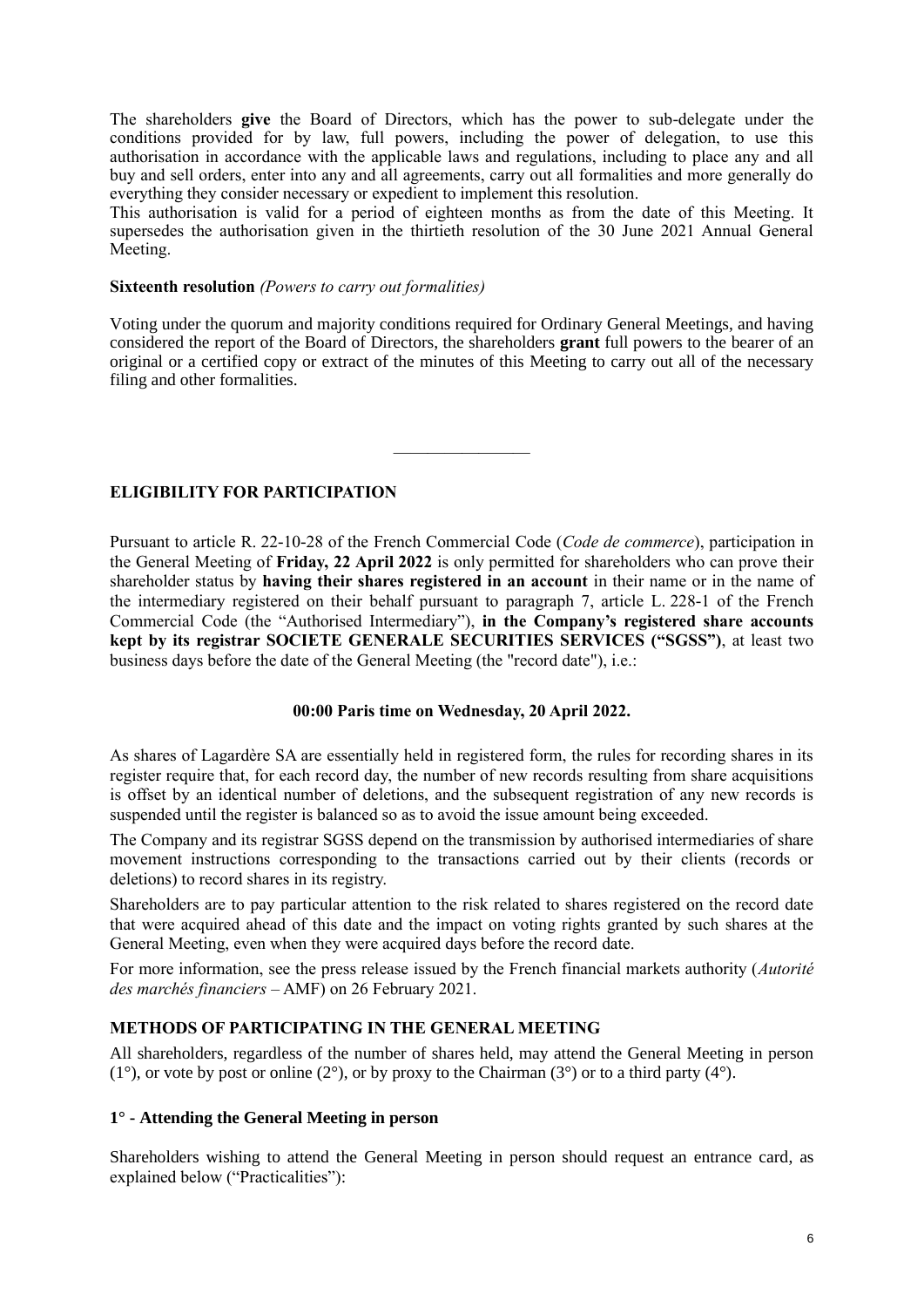- either using the paper form sent to them with the invitation to the meeting; or
- online, via the VOTACCESS secure platform.

Shareholders registered in the nominative shareholder accounts who have not applied for or received their entrance card may simply present themselves on the day of the General Meeting with a valid identity document at the counters provided specially for this purpose.

# **2° - Voting by post or online**

Shareholders who do not wish to or cannot attend the General Meeting in person may vote on the resolutions put to the Meeting by post or online, as explained below ("Practicalities"):

- either using the paper form sent to them with the invitation to the meeting; or
- online, via the VOTACCESS secure platform.

## **3° - Grant proxy to the Chairman**

Shareholders who do not wish or are unable to attend the General Meeting in person may send a blank proxy form without naming a proxy, which will empower the Chairman of the Meeting to vote in favour of the draft resolutions presented or approved by the Board of Directors and vote against all other draft resolutions.

Proxy can be given, as explained below ("Practicalities"):

- either by using the paper form sent to shareholders with the invitation to the meeting; or
- online, via the VOTACCESS secure platform.

## **4°- Grant proxy to a third party**

Shareholders who do not wish or are unable to attend the General Meeting in person may appoint a proxy of their choice.

Such proxy may be given, as explained below ("Practicalities"):

- either by using the paper form sent to them with the invitation to the meeting; or
- online, via the VOTACCESS secure platform.

In accordance with the provisions of articles R. 225-79 and R. 22-10-24 of the French Commercial Code, the procedure for appointing and revoking proxies must be carried out in the same way.

# **GENERAL PROVISIONS**

Shareholders who have already elected to vote by post or online, who have granted proxy or who have applied for an entrance card, may not subsequently take part in the Meeting by any other means.

Shareholders may not under any circumstances return both a proxy form and a postal or online voting form. In such a case, the proxy form will be taken into account subject to the votes indicated on the postal or online voting form.

Requests for entrance cards, postal or online voting, and proxies made by shareholders who are not domiciled in France and whose shares are registered in the name of an Authorised Intermediary in the Company's registered shareholders' accounts, must be accompanied by a certificate from the Authorised Intermediary, enabling the Company or its registrar SGSS to verify incontrovertibly that the applicant is a shareholder of record on the record date of 00:00 Paris time on Wednesday, 20 April 2022. If the shares are held by several Authorised Intermediaries, a certificate must be provided by each one.

Requests for entrance cards, postal or online voting, and proxies made by Authorised Intermediaries may only be processed if the identity of the shareholders has been disclosed, if so requested by the Company or SGSS pursuant to applicable laws and regulations.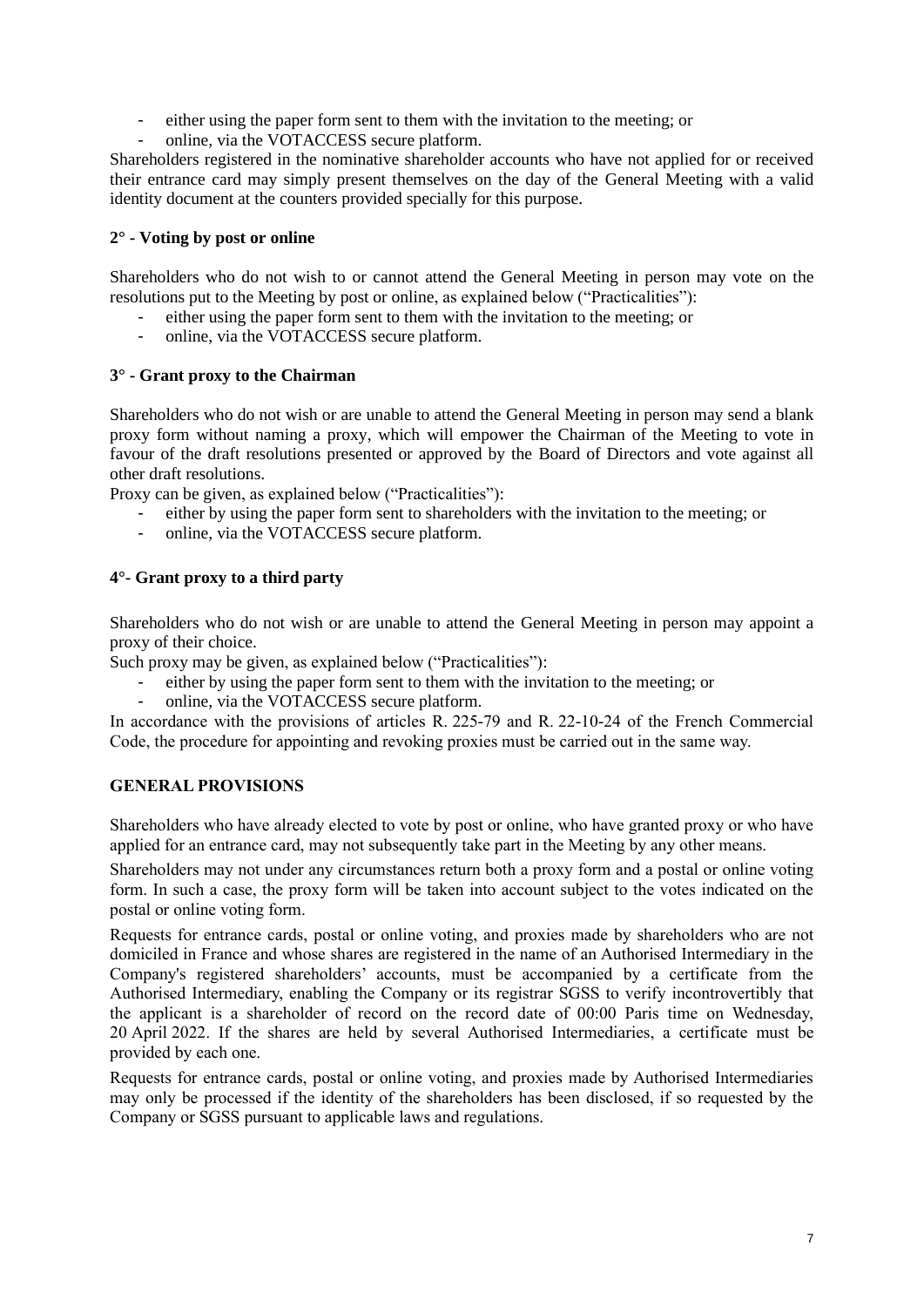# **PRACTICALITIES**

#### **1. Participating in the meeting online: using the Votaccess secure platform**

The VOTACCESS secure platform can be accessed by registered shareholders via the SGSS Sharinbox website at: *www.sharinbox.societegenerale.com*.

Registered shareholders should log on to the Sharinbox website using the login code and password they usually use to consult their registered account.

After logging on to Sharinbox, shareholders should follow the instructions provided on screen to access the VOTACCESS secure platform.

Registered shareholders who have lost their login code and/or password should go to the Sharinbox website and click on "Get your codes" on the homepage. Shareholders can put any questions they may have to SGSS from 9:30 a.m. to 6 p.m. (Paris time) at the following number: **+33 (0)2 51 85 59 82**.

**Requests for entrance cards, online voting and appointing or revoking of proxies may be made via the VOTACCESS platform between Wednesday, 6 April 2022 and 15:00 Paris time on Thursday, 21 April 2022.**

However, shareholders are advised not to wait until the last day before logging on, especially if they need to obtain a password.

#### **2. Participating in the General Meeting by post: using the paper form**

As all the Company's shares are in registered form, postal or online voting forms and proxy forms are sent out by post or e-mail with the convening notice.

These forms may also be obtained from the Company's website at www.lagardere.com or by sending a request to SGSS, to be received no later than **Sunday, 17 April 2022**, at the following address:

#### **SOCIETE GENERALE SECURITIES SERVICES**

Service des assemblées générales

CS 30812

# 44308 NANTES CEDEX, FRANCE

**In order to be taken into account at the General Meeting, duly completed and signed paper forms must be received by SGSS no later than Tuesday, 19 April 2022.**

#### **REQUESTS TO INCLUDE ITEMS OR DRAFT RESOLUTIONS ON THE AGENDA OF THE MEETING**

Requests to include items or draft resolutions on the agenda of the Meeting by shareholders meeting the eligibility criteria set out in article R. 225-71 of the French Commercial Code, must, in accordance with the provisions of the applicable law and regulations, be sent to the registered office of the Company, to the attention of the Board of Directors, by registered letter with acknowledgement of receipt, or by email to [AG2022@lagardere.fr,](mailto:AG2022@lagardere.fr) within twenty days from the publication of the present notice of meeting, i.e, no later than Thursday, 10 March 2022. In addition, such applications should be received by the Company no later than Monday, 28 March 2022.

Applications should be accompanied by a certificate(s) of registration in the Company's nominative shareholders' accounts proving that they own or hold proxies for the requisite percentage of the share capital.